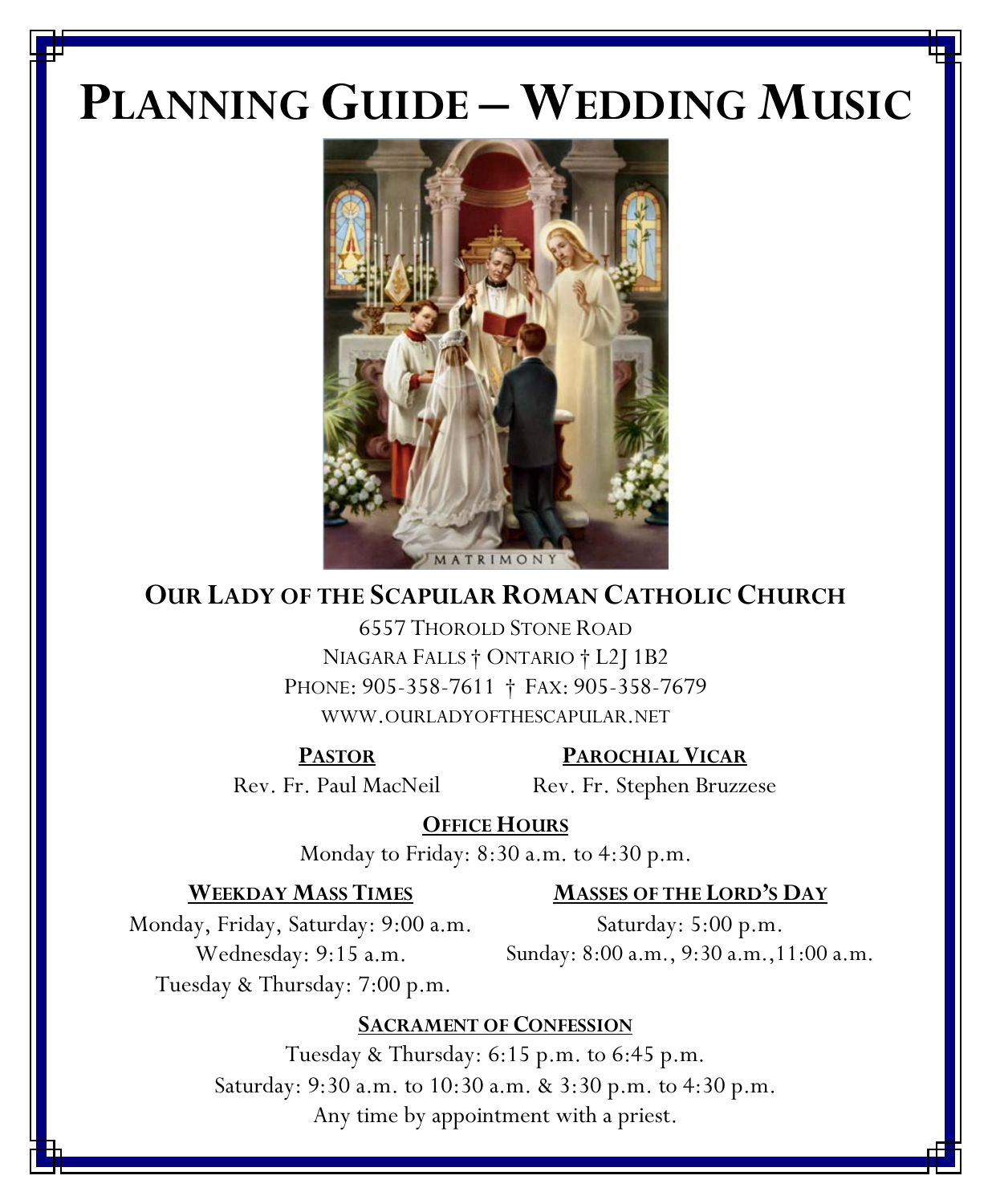#### **WEDDING MUSIC**

To help you in selecting music for your wedding celebration the following recommendations and suggestions are offered to you. These are examples and suggestions; if you have other liturgically appropriate choices, you may discuss these with the parish Music Director.

#### **PRELUDE**

The time before the liturgy (or Holy Mass) begins. Soft organ / piano music is suggested.

| Trumpet Voluntary (Clark)          |  |
|------------------------------------|--|
| Hymn of Joy (Beethoven)            |  |
| St. Anthony Choral (Haydn)         |  |
| Trumpet Tune (Purcell)             |  |
| Canon in D (Pachelbel)             |  |
| Largo (Handel)                     |  |
| Jesu, Joy of Man's Desiring (Bach) |  |
| Other:                             |  |

#### **PROCESSIONAL**

### **RESPONSORIAL PSALM**

May your love be upon us, O Lord, as we place all our hope in you. (Ps. 33) **CWB 47**

Taste and see, the goodness of the Lord. (Ps. 34) **CBW 170 / G&P 199**

The Lord is compassion and love. (Ps. 103) **CBW 130**

A light rises in the darkness for the upright. (Ps. 112) **CBW 124**

May the Lord bless us all the days of our lives. (Ps. 128)

**CBW 191 / CBW 626 / G&P 273**

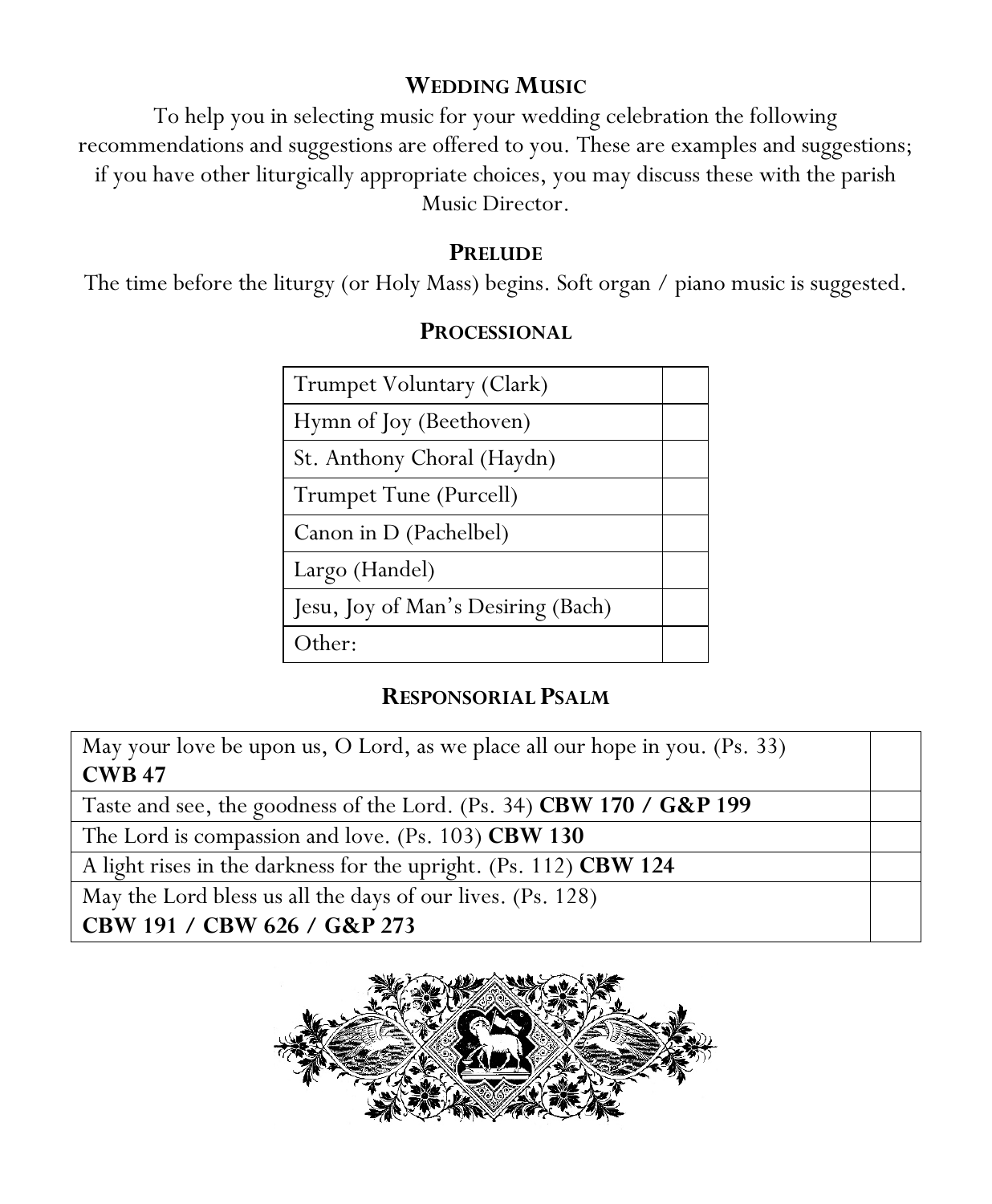### **PRESENTATION OF THE GIFTS / PREPARATION OF THE ALTAR**

| God is love (CBW 473)            |  |
|----------------------------------|--|
| We Praise you, O Lord (CBW 633)  |  |
| With this Ring (Copeland)        |  |
| The Wedding Song (There is Love) |  |
| Bridal Prayer (Copeland)         |  |
| O Perfect Love (Barnby)          |  |
| Morning Has Broken               |  |
| Other:                           |  |



## **COMMUNION HYMN**

| Here I am Lord (CBW 520)                          |  |
|---------------------------------------------------|--|
| Alleluia! Give thanks to the Risen Lord (CBW 383) |  |
| Eat this Bread (CBW 602)                          |  |
| Gift of Finest Wheat (CBW 603)                    |  |
| No Greater Love (CBW 599)                         |  |
| Taste and See (CBW 610)                           |  |
| The Supper of the Lord (G&P 518)                  |  |
| To be your bread (G&P 506)                        |  |
| Love one another $(G\&P 645)$                     |  |
| Other:                                            |  |